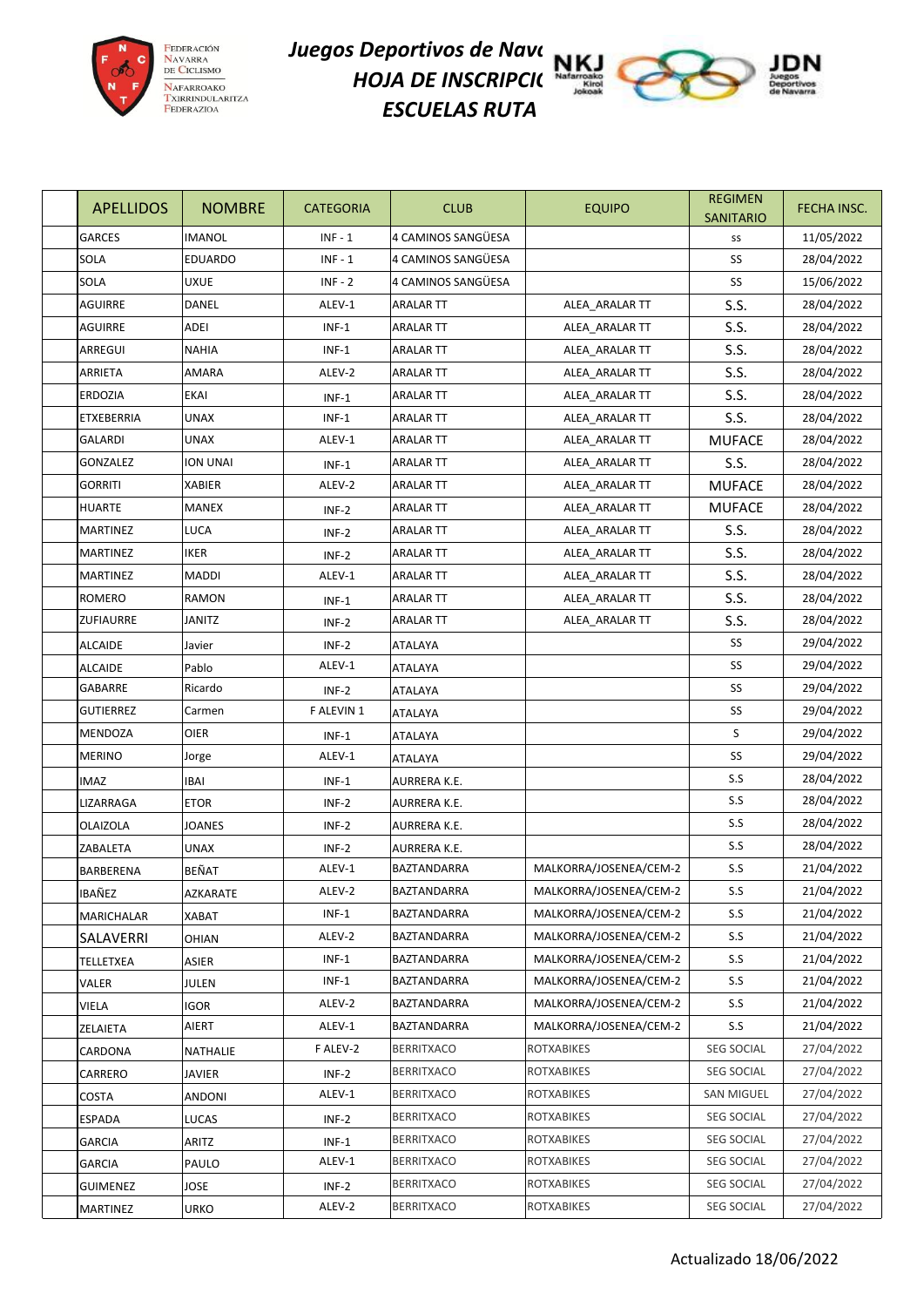

## *Juegos Deportivos de Nave*ra 1922 *HOJA DE INSCRIPCI*( **N** *ESCUELAS RUTA*



| <b>APELLIDOS</b>    | <b>NOMBRE</b> | <b>CATEGORIA</b> | <b>CLUB</b>       | <b>EQUIPO</b>         | <b>REGIMEN</b><br><b>SANITARIO</b> | FECHA INSC. |
|---------------------|---------------|------------------|-------------------|-----------------------|------------------------------------|-------------|
| <b>MATEOS</b>       | <b>CELIA</b>  | F ALEV-1         | <b>BERRITXACO</b> | <b>ROTXABIKES</b>     | <b>SEG SOCIAL</b>                  | 27/04/2022  |
| <b>MIGUELTORENA</b> | AITOR         | $INF-2$          | <b>BERRITXACO</b> | <b>ROTXABIKES</b>     | <b>SEG SOCIAL</b>                  | 27/04/2022  |
| MIGUELTORENA        | IMANOL        | ALEV-1           | <b>BERRITXACO</b> | ROTXABIKES            | <b>SEG SOCIAL</b>                  | 27/04/2022  |
| YUSEINOV            | YUSEIN        | INF-1            | <b>BERRITXACO</b> | <b>ROTXABIKES</b>     | <b>SEG SOCIAL</b>                  | 27/04/2022  |
| AGUIRRE             | <b>IKER</b>   | ALEV-1           | <b>BURUNDA</b>    | <b>QUESOS ALBENIZ</b> | SS                                 | 25/04/2022  |
| <b>ANDUEZA</b>      | LUCIA         | $INF-1$          | <b>BURUNDA</b>    | <b>QUESOS ALBENIZ</b> | SS                                 | 25/04/2022  |
| ARBIZU              | EKI           | ALEV-1           | <b>BURUNDA</b>    | <b>QUESOS ALBENIZ</b> | SS                                 | 25/04/2022  |
| <b>AUDICANA</b>     | HODEI         | ALEV-2           | <b>BURUNDA</b>    | QUESOS ALBENIZ        | SS                                 | 25/04/2022  |
| <b>AUDICANA</b>     | MIKEL         | ALEV-2           | <b>BURUNDA</b>    | QUESOS ALBENIZ        | SS                                 | 25/04/2022  |
| AZKARATE            | PATXI         | ALEV-2           | <b>BURUNDA</b>    | <b>QUESOS ALBENIZ</b> | SS                                 | 25/04/2022  |
| <b>CURIEL</b>       | DANIEL        | ALEV-1           | <b>BURUNDA</b>    | <b>QUESOS ALBENIZ</b> | SS                                 | 25/04/2022  |
| <b>CURIEL</b>       | XABIER        | $INF-1$          | <b>BURUNDA</b>    | <b>QUESOS ALBENIZ</b> | SS                                 | 25/04/2022  |
| <b>FLORES</b>       | ASIER         | INF-1            | <b>BURUNDA</b>    | QUESOS ALBENIZ        | SS                                 | 25/04/2022  |
| <b>FLORES</b>       | <b>MARKO</b>  | $INF-2$          | <b>BURUNDA</b>    | QUESOS ALBENIZ        | SS                                 | 25/04/2022  |
| <b>GALARZA</b>      | IBAI          | $INF-1$          | <b>BURUNDA</b>    | <b>QUESOS ALBENIZ</b> | SS                                 | 25/04/2022  |
| GALARZA             | ASIER         | ALEV-1           | <b>BURUNDA</b>    | <b>QUESOS ALBENIZ</b> | SS                                 | 25/04/2022  |
| <b>GOMEZ</b>        | UNAI          | $INF-1$          | <b>BURUNDA</b>    | <b>QUESOS ALBENIZ</b> | SS                                 | 25/04/2022  |
| <b>GONZALEZ</b>     | GABRIEL       | $INF-1$          | <b>BURUNDA</b>    | <b>QUESOS ALBENIZ</b> | SS                                 | 25/04/2022  |
| <b>GONZALEZ</b>     | ALEX          | $INF-1$          | <b>BURUNDA</b>    | <b>QUESOS ALBENIZ</b> | SS                                 | 25/04/2022  |
| <b>HERNAZ</b>       | <b>AITZOL</b> | $INF-1$          | <b>BURUNDA</b>    | QUESOS ALBENIZ        | SS                                 | 25/04/2022  |
| JUANEZ              | <b>UXUE</b>   | $INF-1$          | <b>BURUNDA</b>    | <b>QUESOS ALBENIZ</b> | SS                                 | 25/04/2022  |
| LAKUNZA             | EZKAI         | ALEV-2           | <b>BURUNDA</b>    | <b>QUESOS ALBENIZ</b> | SS                                 | 25/04/2022  |
| LIZARRAGA           | MARKEL        | INF-1            | <b>BURUNDA</b>    | <b>QUESOS ALBENIZ</b> | SS                                 | 25/04/2022  |
| LIZARRAGA           | <b>MIKEL</b>  | ALEV-2           | <b>BURUNDA</b>    | <b>QUESOS ALBENIZ</b> | SS                                 | 25/04/2022  |
| MAZKIARAN           | EIDER         | $INF-1$          | <b>BURUNDA</b>    | QUESOS ALBENIZ        | SS                                 | 25/04/2022  |
| MAZKIARAN           | <b>UNAX</b>   | ALEV-1           | <b>BURUNDA</b>    | <b>QUESOS ALBENIZ</b> | SS                                 | 25/04/2022  |
| OLABERRIA           | OIER          | $INF-1$          | <b>BURUNDA</b>    | QUESOS ALBENIZ        | SS                                 | 25/04/2022  |
| PEREZ               | ENARA         | ALEV-2           | <b>BURUNDA</b>    | QUESOS ALBENIZ        | SS                                 | 25/04/2022  |
| PIEDRA              | AITOR         | ALEV-2           | <b>BURUNDA</b>    | <b>QUESOS ALBENIZ</b> | SS                                 | 25/04/2022  |
| <b>URTASUN</b>      | EGOI          | ALEV-2           | <b>BURUNDA</b>    | QUESOS ALBENIZ        | SS                                 | 25/04/2022  |
| URTEAGA             | MARKEL        | ALEV-2           | <b>BURUNDA</b>    | <b>QUESOS ALBENIZ</b> | SS                                 | 25/04/2022  |
| <b>ZUFIAURRE</b>    | EKAITZ        | ALEV-2           | <b>BURUNDA</b>    | <b>QUESOS ALBENIZ</b> | SS                                 | 25/04/2022  |
| <b>AL MOMANI</b>    | SAMI          | $INF - 1$        | ERMITAGAÑA        | INAME-ERMITAGAÑA      | S. SOCIAL                          | 27/04/2022  |
| <b>ALONSO</b>       | <b>HUGO</b>   | ALEV-2           | ERMITAGAÑA        | INAME-ERMITAGAÑA      | S. SOCIAL                          | 27/04/2022  |
| <b>ALZA</b>         | <b>UNAX</b>   | $INF - 2$        | ERMITAGAÑA        | INAME-ERMITAGAÑA      | S. SOCIAL                          | 27/04/2022  |
| AREVALO             | JULEN         | $INF - 2$        | ERMITAGAÑA        | INAME-ERMITAGAÑA      | S. SOCIAL                          | 27/04/2022  |
| AREVALO             | OHIAN         | ALEV-2           | ERMITAGAÑA        | INAME-ERMITAGAÑA      | S. SOCIAL                          | 27/04/2022  |
| ARIZ                | <b>IZAN</b>   | ALEV-2           | ERMITAGAÑA        | INAME-ERMITAGAÑA      | S. SOCIAL                          | 27/04/2022  |
| <b>AZPIROZ</b>      | JULEN         | ALEV-1           | ERMITAGAÑA        | INAME-ERMITAGAÑA      | S. SOCIAL                          | 27/04/2022  |
| <b>AZPIROZ</b>      | UNAI          | $INF - 2$        | ERMITAGAÑA        | INAME-ERMITAGAÑA      | S. SOCIAL                          | 27/04/2022  |
| <b>BALIBREA</b>     | GONZALO       | ALEV-1           | ERMITAGAÑA        | INAME-ERMITAGAÑA      | S. SOCIAL                          | 27/04/2022  |
| <b>BELOQUI</b>      | <b>AITOR</b>  | ALEV-2           | ERMITAGAÑA        | INAME-ERMITAGAÑA      | S. SOCIAL                          | 27/04/2022  |
| CARBO               | LANDER        | $INF - 2$        | ERMITAGAÑA        | INAME-ERMITAGAÑA      | S. SOCIAL                          | 27/04/2022  |
| CARBO               | SANTXO        | ALEV-2           | ERMITAGAÑA        | INAME-ERMITAGAÑA      | S. SOCIAL                          | 27/04/2022  |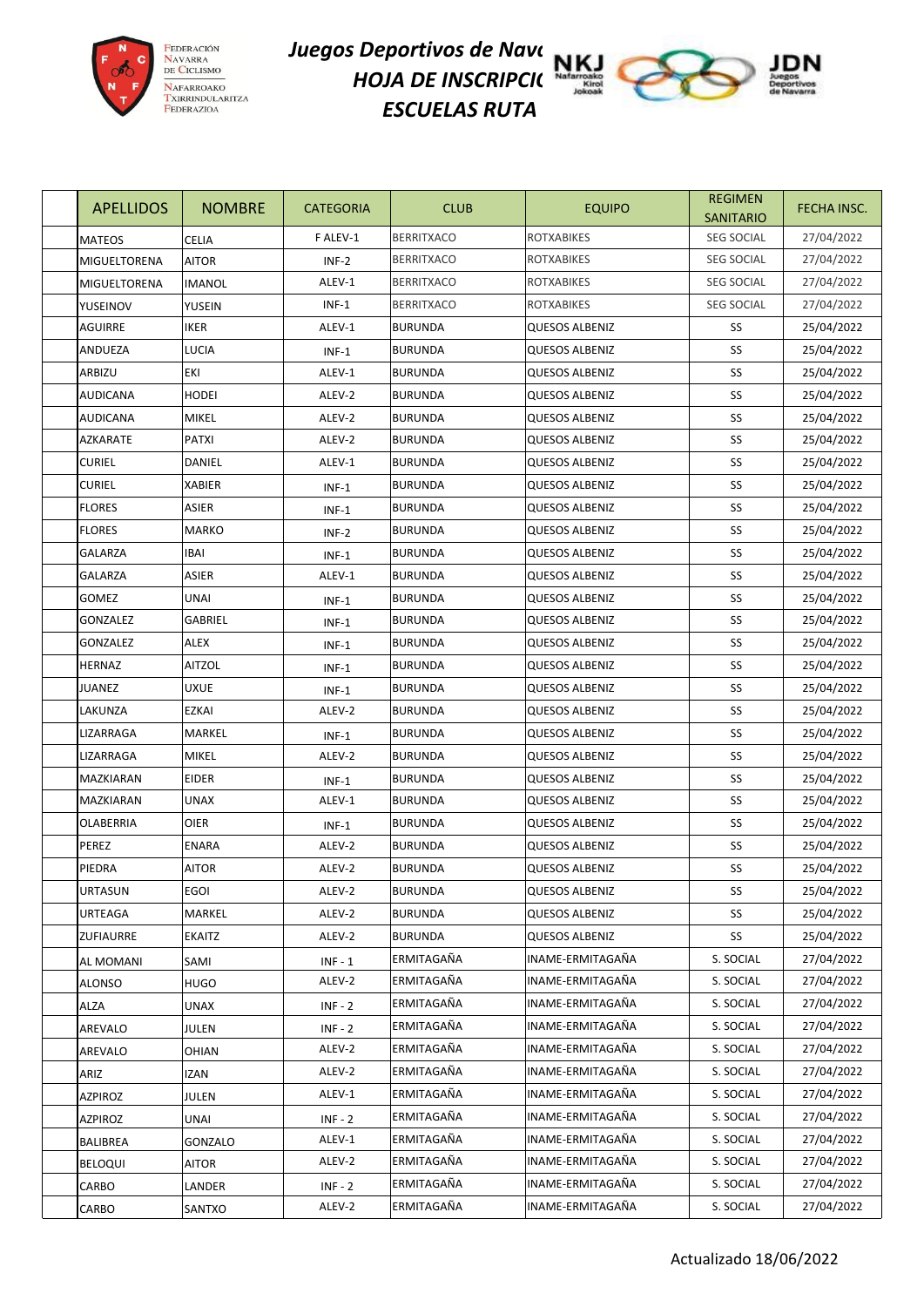

## *Juegos Deportivos de Nave*ra 1922 *HOJA DE INSCRIPCI*( **N** *ESCUELAS RUTA*



| <b>APELLIDOS</b> | <b>NOMBRE</b>        | <b>CATEGORIA</b> | <b>CLUB</b>     | <b>EQUIPO</b>          | <b>REGIMEN</b><br><b>SANITARIO</b> | FECHA INSC. |
|------------------|----------------------|------------------|-----------------|------------------------|------------------------------------|-------------|
| <b>COLQUE</b>    | <b>AITOR IGNACIO</b> | $INF - 1$        | ERMITAGAÑA      | INAME-ERMITAGAÑA       | S. SOCIAL                          | 27/04/2022  |
| <b>ERROZ</b>     | <b>XABIER</b>        | $INF - 2$        | ERMITAGAÑA      | INAME-ERMITAGAÑA       | S. SOCIAL                          | 27/04/2022  |
| <b>FUENTES</b>   | ASIER                | $INF - 2$        | ERMITAGAÑA      | INAME-ERMITAGAÑA       | S. SOCIAL                          | 27/04/2022  |
| <b>FUENTES</b>   | ALBA                 | F ALEV - 2       | ERMITAGAÑA      | INAME-ERMITAGAÑA       | S. SOCIAL                          | 27/04/2022  |
| <b>GALLUES</b>   | ALEX                 | ALEV-1           | ERMITAGAÑA      | INAME-ERMITAGAÑA       | S. SOCIAL                          | 27/04/2022  |
| <b>GARCIA</b>    | ANDER                | ALEV-2           | ERMITAGAÑA      | INAME-ERMITAGAÑA       | S. SOCIAL                          | 27/04/2022  |
| <b>GUILLEN</b>   | <b>OIER</b>          | ALEV-2           | ERMITAGAÑA      | INAME-ERMITAGAÑA       | S. SOCIAL                          | 27/04/2022  |
| HERNANDO         | <b>XABI</b>          | $INF - 2$        | ERMITAGAÑA      | INAME-ERMITAGAÑA       | S. SOCIAL                          | 27/04/2022  |
| IBAÑEZ           | UNAI                 | $INF - 2$        | ERMITAGAÑA      | INAME-ERMITAGAÑA       | S. SOCIAL                          | 27/04/2022  |
| LARRABURU        | ANDER                | $INF - 1$        | ERMITAGAÑA      | INAME-ERMITAGAÑA       | S. SOCIAL                          | 27/04/2022  |
| LARREA           | HAIZEA               | F ALEV - 1       | ERMITAGAÑA      | INAME-ERMITAGAÑA       | S. SOCIAL                          | 27/04/2022  |
| LARUMBE          | JULEN                | ALEV-1           | ERMITAGAÑA      | INAME-ERMITAGAÑA       | S. SOCIAL                          | 27/04/2022  |
| LEOZ             | <b>ALAIN</b>         | ALEV-2           | ERMITAGAÑA      | INAME-ERMITAGAÑA       | S. SOCIAL                          | 27/04/2022  |
| LEOZ             | <b>OSKIA</b>         | $F$ INF - 2      | ERMITAGAÑA      | INAME-ERMITAGAÑA       | S. SOCIAL                          | 27/04/2022  |
| <b>MARCO</b>     | <b>XABIER</b>        | $INF - 1$        | ERMITAGAÑA      | INAME-ERMITAGAÑA       | S. SOCIAL                          | 27/04/2022  |
| <b>MARTINEZ</b>  | <b>MARIA</b>         | F ALEV - 2       | ERMITAGAÑA      | INAME-ERMITAGAÑA       | S. SOCIAL                          | 27/04/2022  |
| <b>MORRAS</b>    | <b>VERONICA</b>      | F ALEV - 1       | ERMITAGAÑA      | INAME-ERMITAGAÑA       | S. SOCIAL                          | 27/04/2022  |
| PATERNAIN        | SAIOA                | $F$ INF - 1      | ERMITAGAÑA      | INAME-ERMITAGAÑA       | S. SOCIAL                          | 27/04/2022  |
| <b>RESTITUTO</b> | <b>AIMAR</b>         | $INF - 1$        | ERMITAGAÑA      | INAME-ERMITAGAÑA       | S. SOCIAL                          | 27/04/2022  |
| AJONA            | <b>IKER</b>          | ALEV-2           | <b>ESTELLA</b>  | <b>CICLOS LIZARRA</b>  | S.S.                               | 03/05/2022  |
| APEZTEGUIA       | ANDER                | ALEV-2           | <b>ESTELLA</b>  | <b>CICLOS LIZARRA</b>  | S.S.                               | 03/05/2022  |
| ARIZALETA        | <b>JUNE</b>          | F ALEV - 2       | ESTELLA         | <b>CICLOS LIZARRA</b>  | S.S.                               | 03/05/2022  |
| ARIZKUN          | AIMAR                | INF-2            | <b>ESTELLA</b>  | <b>CICLOS LIZARRA</b>  | S.S.                               | 03/05/2022  |
| <b>ETXARRI</b>   | <b>HUGO</b>          | ALEV-1           | <b>ESTELLA</b>  | <b>CICLOS LIZARRA</b>  | S.S.                               | 03/05/2022  |
| <b>GARCIA</b>    | <b>DARIO</b>         | ALEV-1           | ESTELLA         | <b>CICLOS LIZARRA</b>  | S.S.                               | 03/05/2022  |
| goñi             | <b>NORA</b>          | F ALEV - 2       | ESTELLA         | <b>CICLOS LIZARRA</b>  | S.S.                               | 03/05/2022  |
| LASA             | <b>UNAI</b>          | ALEV-2           | <b>ESTELLA</b>  | <b>CICLOS LIZARRA</b>  | S.S.                               | 03/05/2022  |
| <b>LOPEZ</b>     | <b>XABIER</b>        | ALEV-2           | ESTELLA         | <b>CICLOS LIZARRA</b>  | S.S.                               | 03/05/2022  |
| MAMOUDOU         | THIERNO              | ALEV-2           | <b>ESTELLA</b>  | <b>CICLOS LIZARRA</b>  | S.S.                               | 03/05/2022  |
| <b>OCARIZ</b>    | <b>UNAI</b>          | $INF - 1$        | <b>ESTELLA</b>  | <b>CICLOS LIZARRA</b>  | S.S.                               | 03/05/2022  |
| OLITE            | <b>AITOR</b>         | ALEV-2           | ESTELLA         | <b>CICLOS LIZARRA</b>  | S.S.                               | 03/05/2022  |
| <b>OUNINI</b>    | FAHD                 | ALEV-2           | ESTELLA         | CICLOS LIZARRA         | S.S.                               | 03/05/2022  |
| PAGOLA           | OIER                 | $INF - 1$        | ESTELLA         | <b>CICLOS LIZARRA</b>  | S.S.                               | 03/05/2022  |
| PALMA            | ALEJANDRO            | ALEV-2           | ESTELLA         | <b>CICLOS LIZARRA</b>  | S.S.                               | 03/05/2022  |
| SANCHEZ-C.       | <b>DAVID</b>         | $INF - 1$        | ESTELLA         | CICLOS LIZARRA         | S.S.                               | 03/05/2022  |
| SOLANO           | <b>ENEKO</b>         | $INF - 2$        | <b>ESTELLA</b>  | <b>CICLOS LIZARRA</b>  | S.S.                               | 03/05/2022  |
| <b>BELOKI</b>    | <b>ENAITZ</b>        | $INF - 1$        | <b>ITURROTZ</b> | Saltoki-Oltza-Sagardoy | SS                                 | 09/05/2022  |
| ALDABA           | <b>JOANES</b>        | ALEV - 2         | <b>ITURROTZ</b> | Saltoki-Oltza-Sagardoy | SS                                 | 09/05/2022  |
| <b>BELOKI</b>    | <b>OIAN</b>          | ALEV-1           | <b>ITURROTZ</b> | Saltoki-Oltza-Sagardoy | SS                                 | 09/05/2022  |
| MARIN            | EGOI                 | ALEV - 2         | <b>ITURROTZ</b> | Saltoki-Oltza-Sagardoy | SS                                 | 09/05/2022  |
| PALMA            | HARKAITZ             | ALEV-1           | <b>ITURROTZ</b> | Saltoki-Oltza-Sagardoy | SS                                 | 09/05/2022  |
| PEREZ            | HECTOR               | $INF - 2$        | <b>ITURROTZ</b> | Saltoki-Oltza-Sagardoy | SS                                 | 09/05/2022  |
| TIRAPU           | <b>GORKA</b>         | $INF - 2$        | ITURROTZ        | Saltoki-Oltza-Sagardoy | SS                                 | 09/05/2022  |
| AZANZA           | LUCÍA                | $F$ INF - 2      | IZOZMENDI       |                        | S. SOCIAL                          | 28/04/2022  |